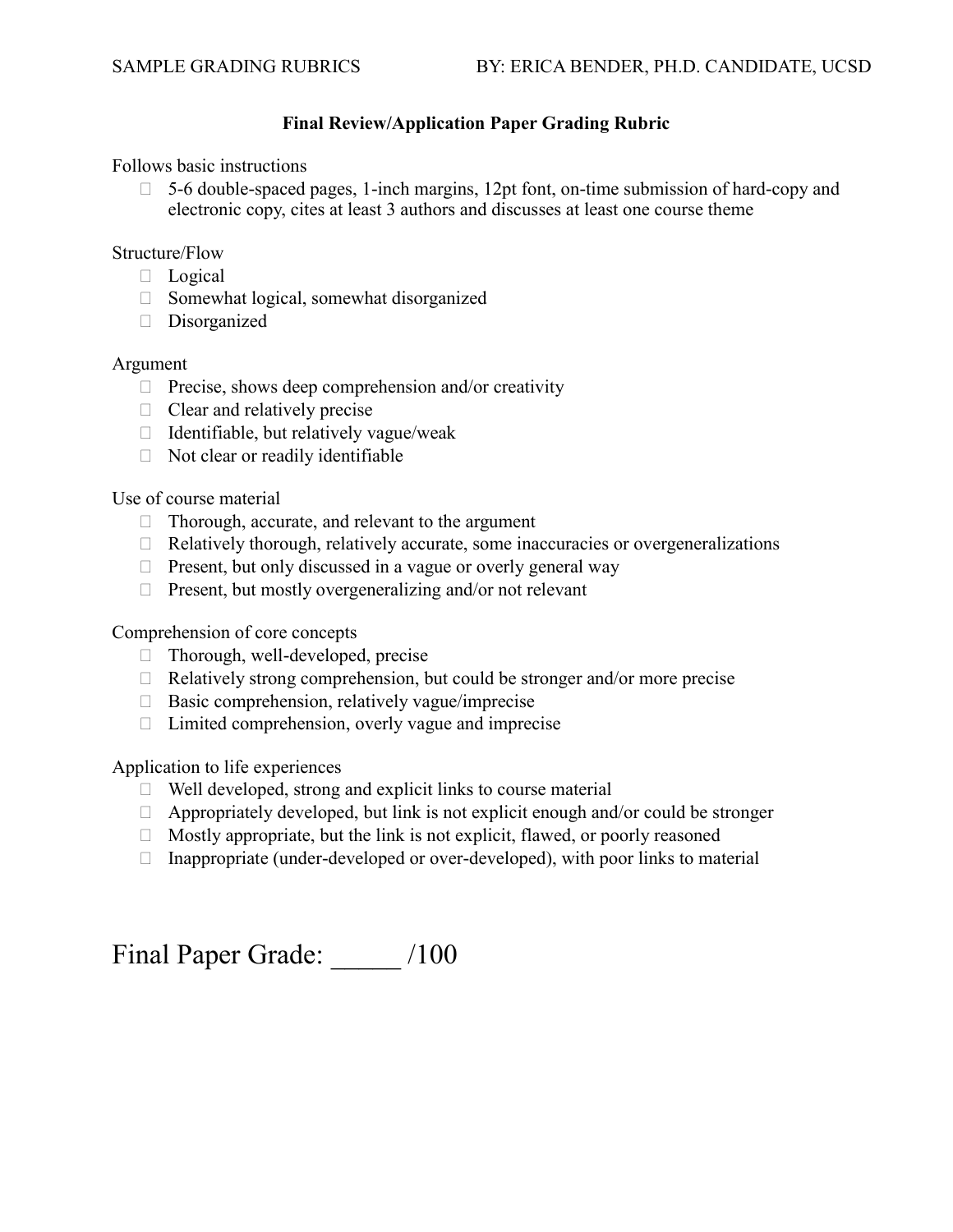# **Film Analysis Grading Rubric**

**Specificity:** Paper is detailed and specific when referring to film scenes, characters, symbols etc. The paper avoids plot summary and focuses on analyzing specific details.

- □ Excellent
- Good, but room for improvement
- Needs improvement
- Poor
- $\Box$  Does not meet requirement

**Argument:** Paper is grounded by a clear and specific sociological argument about the film, that is well supported with evidence from the film and the course material.

- □ Excellent
- Good, but room for improvement
- Needs improvement
- Poor
- Does not meet requirement

**Use of Material:** Paper uses 3-4 readings well, in a way that is both appropriate to the argument and specific in its support of the argument. Citations to readings are not just "thrown in," they are unpacked and used to make a clear point.

- Excellent
- Good, but room for improvement
- Needs improvement
- Poor
- Does not meet requirement

**General Writing:** Paper has a logical flow/organization. There are few language, grammar, or syntax problems. There is generally strong word choice. Overall the paper shows strong writing skills.

- Excellent
- $\Box$  Good, but room for improvement
- Needs improvement
- Poor
- Does not meet requirement

**Penalties:** Paper does not meet basic requirements in the following ways:

- $\Box$  Less/more than 7-9 double-spaced pages
- $\Box$  Did not submit a printed copy AND electronic copy
- $\Box$  Does not cite 3-4 readings
- $\Box$  Improper citations (i.e. does not reference auther or page number as necessary)
- $\Box$  Overly quotes from readings; uses quotes instead of original analysis

**Paper Grade: \_\_\_\_\_\_\_\_/100**